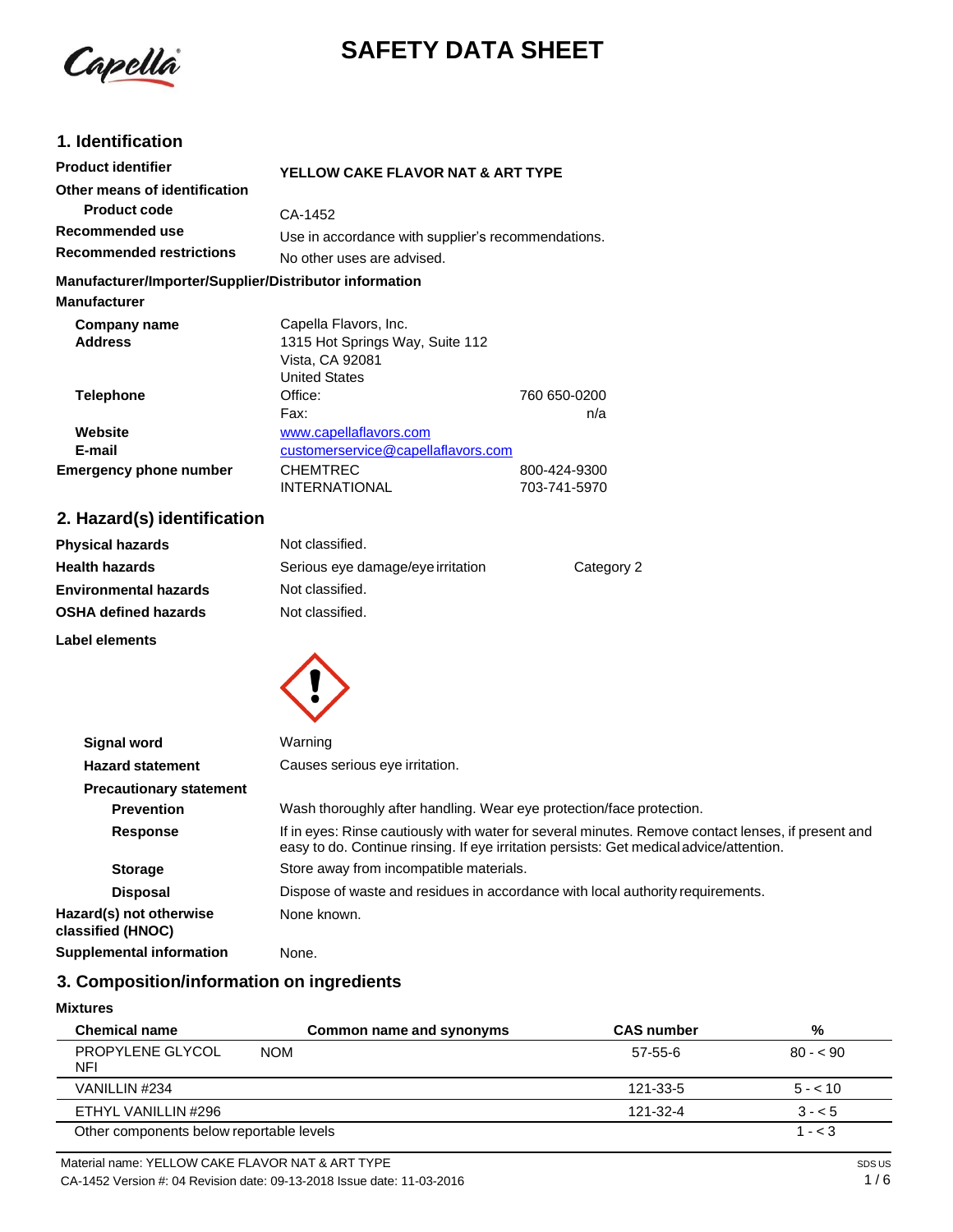\*Designates that a specific chemical identity and/or percentage of composition has been withheld as a trade secret.

| 4. First-aid measures                                                        |                                                                                                                                                                                                       |
|------------------------------------------------------------------------------|-------------------------------------------------------------------------------------------------------------------------------------------------------------------------------------------------------|
| <b>Inhalation</b>                                                            | Move to fresh air. Call a physician if symptoms develop or persist.                                                                                                                                   |
| <b>Skin contact</b>                                                          | Wash off with soap and water. Get medical attention if irritation develops and persists.                                                                                                              |
| Eye contact                                                                  | Immediately flush eyes with plenty of water for at least 15 minutes. Remove contact lenses, if<br>present and easy to do. Continue rinsing. If eye irritation persists: Get medical advice/attention. |
| Ingestion                                                                    | Rinse mouth. Get medical attention if symptoms occur.                                                                                                                                                 |
| <b>Most important</b><br>symptoms/effects, acute and<br>delayed              | Severe eve irritation. Symptoms may include stinging, tearing, redness, swelling, and blurred<br>vision.                                                                                              |
| Indication of immediate<br>medical attention and special<br>treatment needed | Provide general supportive measures and treat symptomatically. Keep victim under observation.<br>Symptoms may be delayed.                                                                             |
| <b>General information</b>                                                   | Ensure that medical personnel are aware of the material(s) involved, and take precautions to<br>protect themselves.                                                                                   |

# **5. Fire-fighting measures**

| Suitable extinguishing media                                     | Alcohol resistant foam. Powder. Carbon dioxide (CO2).                                         |
|------------------------------------------------------------------|-----------------------------------------------------------------------------------------------|
| Unsuitable extinguishing<br>media                                | Do not use water jet as an extinguisher, as this will spread the fire.                        |
| Specific hazards arising from<br>the chemical                    | During fire, gases hazardous to health may be formed.                                         |
| Special protective equipment<br>and precautions for firefighters | Self-contained breathing apparatus and full protective clothing must be worn in case of fire. |
| <b>Fire fighting</b><br>equipment/instructions                   | Move containers from fire area if you can do so without risk.                                 |
| <b>Specific methods</b>                                          | Use standard firefighting procedures and consider the hazards of other involved materials.    |
| <b>General fire hazards</b>                                      | No unusual fire or explosion hazards noted.                                                   |

# **6. Accidental release measures**

| Personal precautions,<br>protective equipment and<br>emergency procedures | Keep unnecessary personnel away. Keep people away from and upwind of spill/leak. Wear<br>appropriate protective equipment and clothing during clean-up. Do not touch damaged containers<br>or spilled material unless wearing appropriate protective clothing. Ensure adequate ventilation.<br>Local authorities should be advised if significant spillages cannot be contained. For personal<br>protection, see section 8 of the SDS. |
|---------------------------------------------------------------------------|----------------------------------------------------------------------------------------------------------------------------------------------------------------------------------------------------------------------------------------------------------------------------------------------------------------------------------------------------------------------------------------------------------------------------------------|
| <b>Methods and materials for</b>                                          | Use water spray to reduce vapors or divert vapor cloud drift.                                                                                                                                                                                                                                                                                                                                                                          |
| containment and cleaning up                                               | Large Spills: Stop the flow of material, if this is without risk. Dike the spilled material, where this is<br>possible. Absorb in vermiculite, dry sand or earth and place into containers. Following product<br>recovery, flush area with water.                                                                                                                                                                                      |
|                                                                           | Small Spills: Wipe up with absorbent material (e.g. cloth, fleece). Clean surface thoroughly to<br>remove residual contamination.                                                                                                                                                                                                                                                                                                      |
|                                                                           | Never return spills to original containers for re-use. For waste disposal, see section 13 of the SDS.                                                                                                                                                                                                                                                                                                                                  |
| <b>Environmental precautions</b>                                          | Avoid discharge into drains, water courses or onto the ground.                                                                                                                                                                                                                                                                                                                                                                         |
| 7. Handling and storage                                                   |                                                                                                                                                                                                                                                                                                                                                                                                                                        |
| <b>Precautions for safe handling</b>                                      | Avoid contact with eyes. Avoid prolonged exposure. Provide adequate ventilation. Wear<br>appropriate personal protective equipment. Observe good industrial hygiene practices.                                                                                                                                                                                                                                                         |
| Conditions for safe storage,<br>including any incompatibilities           | Store in original tightly closed container. Store away from incompatible materials (see Section 10<br>of the SDS).                                                                                                                                                                                                                                                                                                                     |

# **8. Exposure controls/personal protection**

#### **Occupational exposure limits**

The following constituents are the only constituents of the product which have a PEL, TLV or other recommended exposure limit. At this time, the other constituents have no known exposure limits.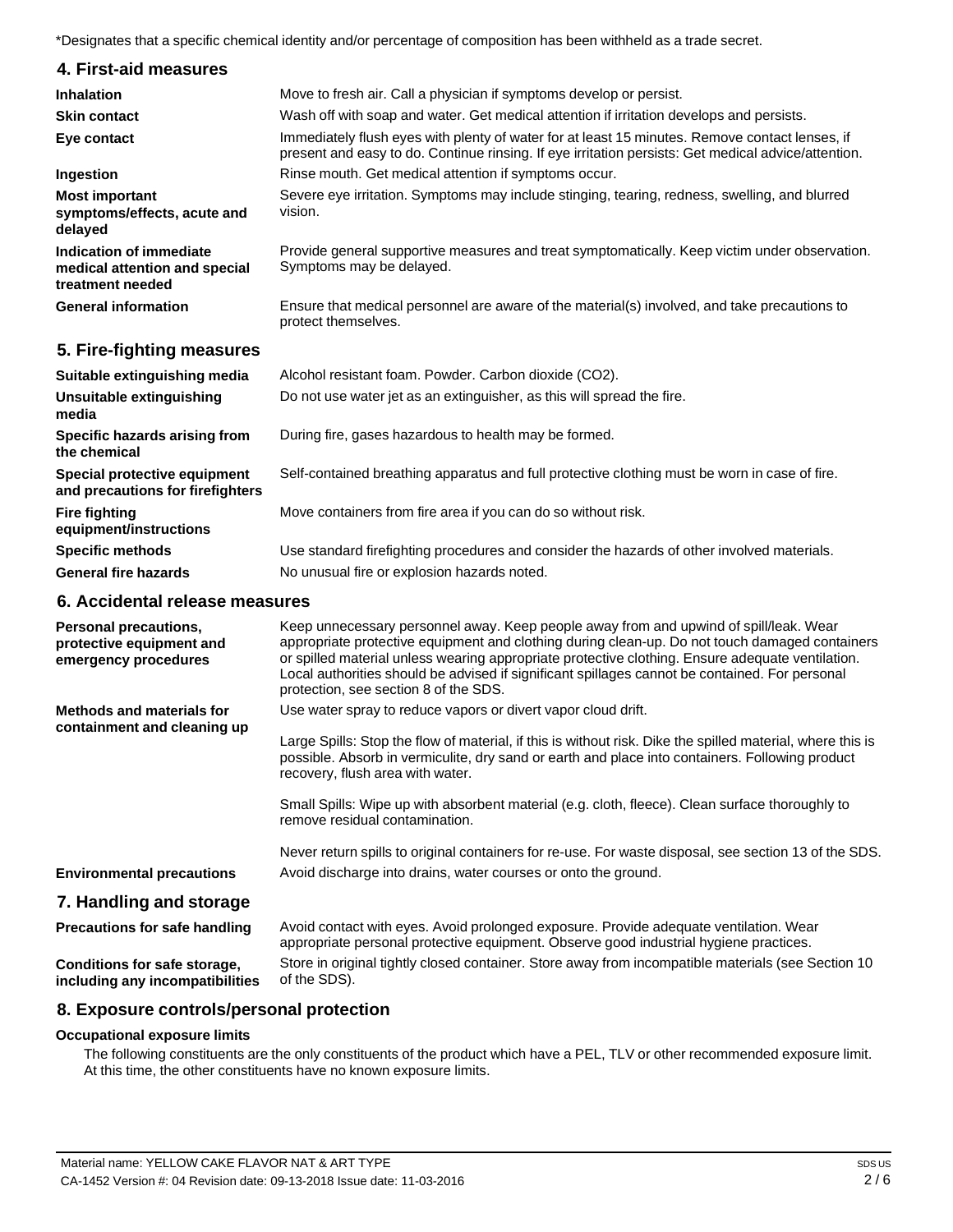|                                           | US. Workplace Environmental Exposure Level (WEEL) Guides                                                                                                                                                                                                                                                                                                                                                                           |                     |             |
|-------------------------------------------|------------------------------------------------------------------------------------------------------------------------------------------------------------------------------------------------------------------------------------------------------------------------------------------------------------------------------------------------------------------------------------------------------------------------------------|---------------------|-------------|
| <b>Components</b>                         | Type                                                                                                                                                                                                                                                                                                                                                                                                                               | Value               | <b>Form</b> |
| PROPYLENE GLYCOL<br>NOM NFI (CAS 57-55-6) | <b>TWA</b>                                                                                                                                                                                                                                                                                                                                                                                                                         | $10 \text{ mg/m}$ 3 | Aerosol.    |
| VANILLIN #234 (CAS<br>$121 - 33 - 5$      | TWA                                                                                                                                                                                                                                                                                                                                                                                                                                | 10 mg/m3            |             |
| <b>Biological limit values</b>            | No biological exposure limits noted for the ingredient(s).                                                                                                                                                                                                                                                                                                                                                                         |                     |             |
| Appropriate engineering<br>controls       | Good general ventilation (typically 10 air changes per hour) should be used. Ventilation rates<br>should be matched to conditions. If applicable, use process enclosures, local exhaust ventilation, or<br>other engineering controls to maintain airborne levels below recommended exposure limits. If<br>exposure limits have not been established, maintain airborne levels to an acceptable level. Provide<br>eyewash station. |                     |             |
|                                           | Individual protection measures, such as personal protective equipment                                                                                                                                                                                                                                                                                                                                                              |                     |             |
| <b>Eye/face protection</b>                | Wear safety glasses with side shields (or goggles).                                                                                                                                                                                                                                                                                                                                                                                |                     |             |
| <b>Skin protection</b>                    |                                                                                                                                                                                                                                                                                                                                                                                                                                    |                     |             |
| <b>Hand protection</b>                    | Wear appropriate chemical resistant gloves.                                                                                                                                                                                                                                                                                                                                                                                        |                     |             |
| Other                                     | Wear suitable protective clothing.                                                                                                                                                                                                                                                                                                                                                                                                 |                     |             |
| <b>Respiratory protection</b>             | In case of insufficient ventilation, wear suitable respiratory equipment.                                                                                                                                                                                                                                                                                                                                                          |                     |             |
| <b>Thermal hazards</b>                    | Wear appropriate thermal protective clothing, when necessary.                                                                                                                                                                                                                                                                                                                                                                      |                     |             |
| <b>General hygiene</b><br>considerations  | Always observe good personal hygiene measures, such as washing after handling the material<br>and before eating, drinking, and/or smoking. Routinely wash work clothing and protective<br>equipment to remove contaminants.                                                                                                                                                                                                        |                     |             |

# **9. Physical and chemical properties**

#### **Appearance**

| <b>Physical state</b>                             | Liquid.                                       |
|---------------------------------------------------|-----------------------------------------------|
| Form                                              | Liquid.                                       |
| Color                                             | Not available.                                |
| Odor                                              | Not available.                                |
| <b>Odor threshold</b>                             | Not available.                                |
| рH                                                | Not available.                                |
| Melting point/freezing point                      | -74.2 $\degree$ F (-59 $\degree$ C) estimated |
| Initial boiling point and boiling<br>range        | 370.76 °F (188.2 °C) estimated                |
| <b>Flash point</b>                                | > 200.0 °F (> 93.3 °C) Closed Cup             |
| <b>Evaporation rate</b>                           | Not available.                                |
| Flammability (solid, gas)                         | Not applicable.                               |
| Upper/lower flammability or explosive limits      |                                               |
| <b>Flammability limit - lower</b><br>$(\% )$      | Not available.                                |
| <b>Flammability limit - upper</b><br>$(\%)$       | Not available.                                |
| Explosive limit - lower (%)                       | Not available.                                |
| Explosive limit - upper (%)                       | Not available.                                |
| Vapor pressure                                    | 0.16 hPa estimated                            |
| Vapor density                                     | Not available.                                |
| <b>Relative density</b>                           | Not available.                                |
| Solubility(ies)                                   |                                               |
| Solubility (water)                                | Not available.                                |
| <b>Partition coefficient</b><br>(n-octanol/water) | Not available.                                |
| <b>Auto-ignition temperature</b>                  | 700 °F (371.11 °C) estimated                  |
| <b>Decomposition temperature</b>                  | Not available.                                |
| <b>Viscosity</b>                                  | Not available.                                |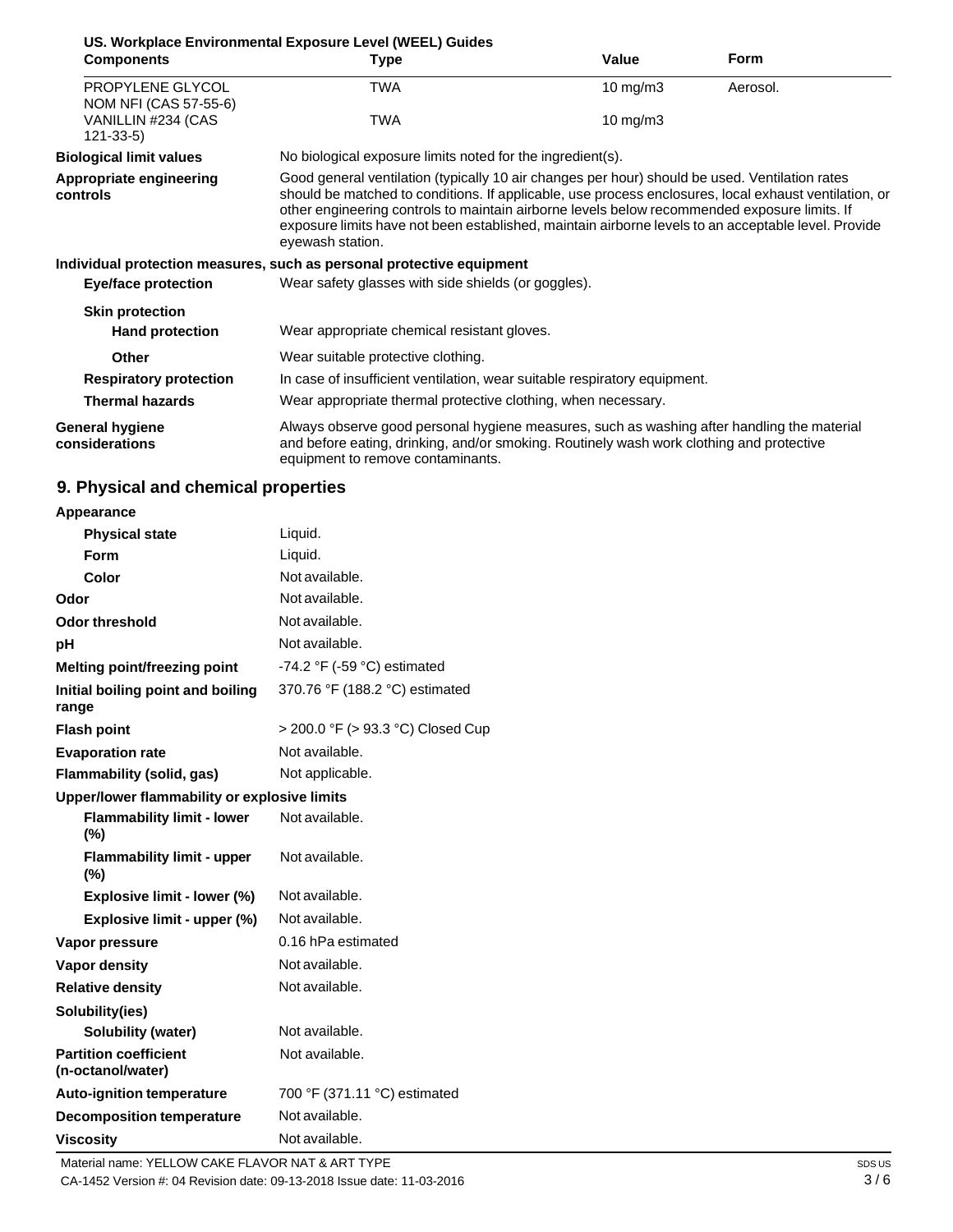| Not explosive.             |
|----------------------------|
| Combustible IIIB estimated |
| Not oxidizing.             |
| 1.4294 - 1.4594            |
| $1.03 - 1.06$              |
|                            |

# **10. Stability and reactivity**

| <b>Reactivity</b>                            | The product is stable and non-reactive under normal conditions of use, storage and transport. |
|----------------------------------------------|-----------------------------------------------------------------------------------------------|
| <b>Chemical stability</b>                    | Material is stable under normal conditions.                                                   |
| <b>Possibility of hazardous</b><br>reactions | No dangerous reaction known under conditions of normal use.                                   |
| <b>Conditions to avoid</b>                   | Avoid temperatures exceeding the flash point. Contact with incompatible materials.            |
| Incompatible materials                       | Strong oxidizing agents.                                                                      |
| <b>Hazardous decomposition</b><br>products   | No hazardous decomposition products are known.                                                |

# **11. Toxicological information**

#### **Information on likely routes of exposure**

| Inhalation                                                                         | Prolonged inhalation may be harmful.                                                                                     |
|------------------------------------------------------------------------------------|--------------------------------------------------------------------------------------------------------------------------|
| <b>Skin contact</b>                                                                | No adverse effects due to skin contact are expected.                                                                     |
| Eye contact                                                                        | Causes serious eye irritation.                                                                                           |
| Ingestion                                                                          | Expected to be a low ingestion hazard.                                                                                   |
| Symptoms related to the<br>physical, chemical and<br>toxicological characteristics | Severe eye irritation. Symptoms may include stinging, tearing, redness, swelling, and blurred<br>vision.                 |
| Information on toxicological effects                                               |                                                                                                                          |
| <b>Acute toxicity</b>                                                              | Not available.                                                                                                           |
| <b>Skin corrosion/irritation</b>                                                   | Prolonged skin contact may cause temporary irritation.                                                                   |
| Serious eye damage/eye<br>irritation                                               | Causes serious eye irritation.                                                                                           |
| <b>Respiratory or skin sensitization</b>                                           |                                                                                                                          |
| <b>Respiratory sensitization</b>                                                   | Not a respiratory sensitizer.                                                                                            |
| <b>Skin sensitization</b>                                                          | This product is not expected to cause skin sensitization.                                                                |
| Germ cell mutagenicity                                                             | No data available to indicate product or any components present at greater than 0.1% are<br>mutagenic or genotoxic.      |
| Carcinogenicity                                                                    | Not classifiable as to carcinogenicity to humans.                                                                        |
| Not listed.                                                                        | IARC Monographs. Overall Evaluation of Carcinogenicity<br>OSHA Specifically Regulated Substances (29 CFR 1910.1001-1050) |
| Not regulated.<br>Not listed.                                                      | US. National Toxicology Program (NTP) Report on Carcinogens                                                              |
| <b>Reproductive toxicity</b>                                                       | This product is not expected to cause reproductive or developmental effects.                                             |
| Specific target organ toxicity -<br>single exposure                                | Not classified.                                                                                                          |
| Specific target organ toxicity -<br>repeated exposure                              | Not classified.                                                                                                          |
| <b>Aspiration hazard</b>                                                           | Not an aspiration hazard.                                                                                                |
| <b>Chronic effects</b>                                                             | Prolonged inhalation may be harmful.                                                                                     |
| 12. Ecological information                                                         |                                                                                                                          |
|                                                                                    | to a chied to the electronic of the state of the contract the book and a state of the state of the state of th           |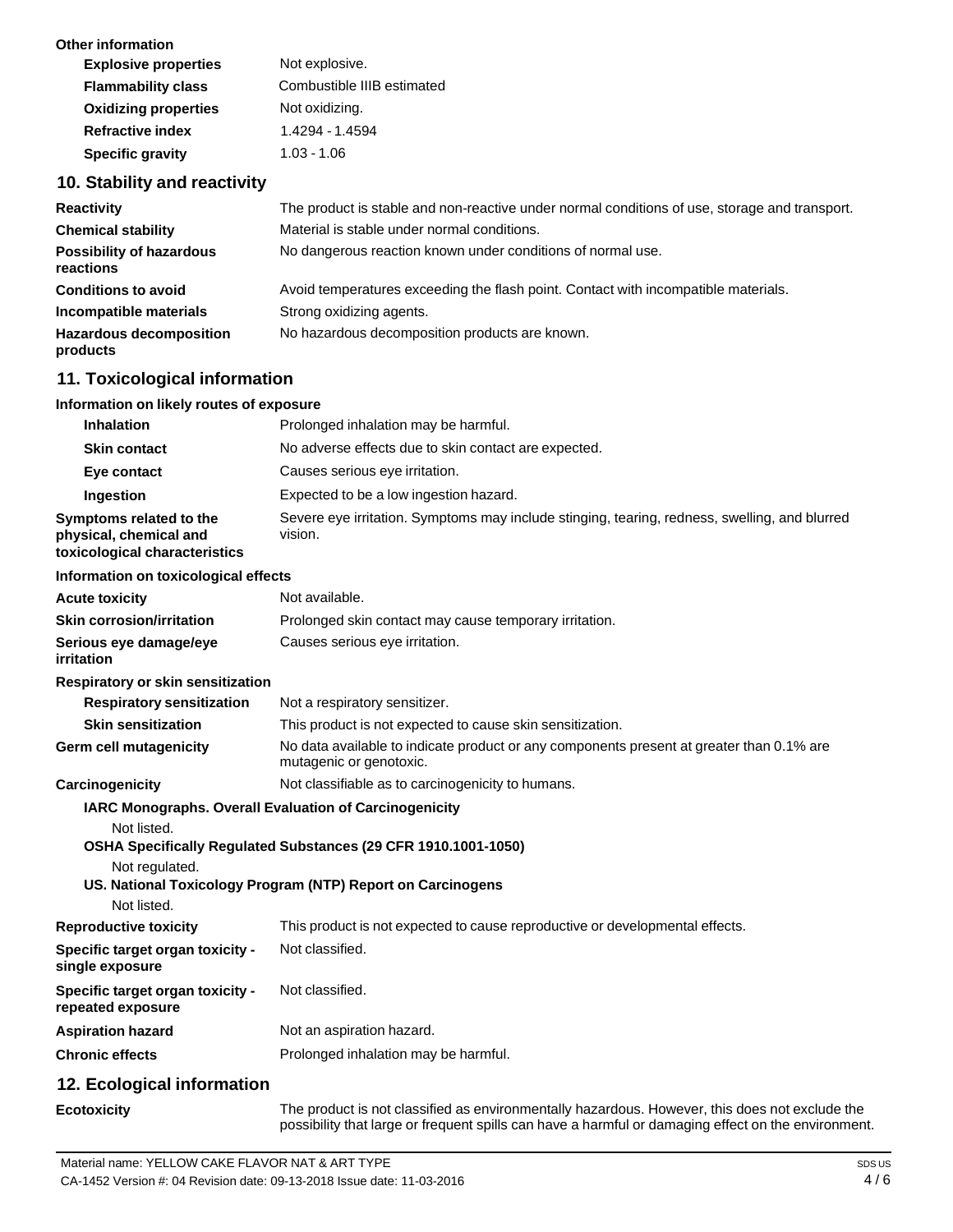#### **Persistence and degradability**

**Bioaccumulative potential**

| Partition coefficient n-octanol / water (log Kow) |                                                                                                                                                                                            |         |  |
|---------------------------------------------------|--------------------------------------------------------------------------------------------------------------------------------------------------------------------------------------------|---------|--|
| ETHYL VANILLIN #296                               |                                                                                                                                                                                            | 1.61    |  |
| PROPYLENE GLYCOL                                  | NOM NFI                                                                                                                                                                                    | $-0.92$ |  |
| VANILLIN #234                                     |                                                                                                                                                                                            | 1.37    |  |
| Mobility in soil                                  | No data available.                                                                                                                                                                         |         |  |
| Other adverse effects                             | No other adverse environmental effects (e.g. ozone depletion, photochemical ozone creation<br>potential, endocrine disruption, global warming potential) are expected from this component. |         |  |

#### **13. Disposal considerations**

| <b>Disposal instructions</b>             | Collect and reclaim or dispose in sealed containers at licensed waste disposal site. Dispose of<br>contents/container in accordance with local/regional/national/international regulations.                            |  |  |
|------------------------------------------|------------------------------------------------------------------------------------------------------------------------------------------------------------------------------------------------------------------------|--|--|
| Local disposal regulations               | Dispose in accordance with all applicable regulations.                                                                                                                                                                 |  |  |
| Hazardous waste code                     | The waste code should be assigned in discussion between the user, the producer and the waste<br>disposal company.                                                                                                      |  |  |
| Waste from residues / unused<br>products | Dispose of in accordance with local regulations. Empty containers or liners may retain some<br>product residues. This material and its container must be disposed of in a safe manner (see:<br>Disposal instructions). |  |  |
| Contaminated packaging                   | Since emptied containers may retain product residue, follow label warnings even after container is<br>emptied. Empty containers should be taken to an approved waste handling site for recycling or<br>disposal.       |  |  |

### **14. Transport information**

#### **DOT**

Not regulated as dangerous goods.

#### **IATA**

Not regulated as dangerous goods.

#### **IMDG**

Not regulated as dangerous goods.

**Transport in bulk according to Annex II of MARPOL 73/78 and the IBC Code** Not established.

### **15. Regulatory information**

**US federal regulations**

This product is a "Hazardous Chemical" as defined by the OSHA Hazard Communication Standard, 29 CFR 1910.1200.

#### **TSCA Section 12(b) Export Notification (40 CFR 707, Subpt. D)**

Not regulated.

**CERCLA Hazardous Substance List (40 CFR 302.4)**

Not listed.

**SARA 304 Emergency release notification**

Not regulated.

## **OSHA Specifically Regulated Substances (29 CFR 1910.1001-1050)**

Not regulated.

#### **Superfund Amendments and Reauthorization Act of 1986 (SARA)**

**Hazard categories** Immediate Hazard - Yes Delayed Hazard - No Fire Hazard - No Pressure Hazard - No Reactivity Hazard - No

#### **SARA 302 Extremely hazardous substance**

Not listed.

**SARA 311/312 Hazardous** No **chemical**

#### **SARA 313 (TRI reporting)** Not regulated.